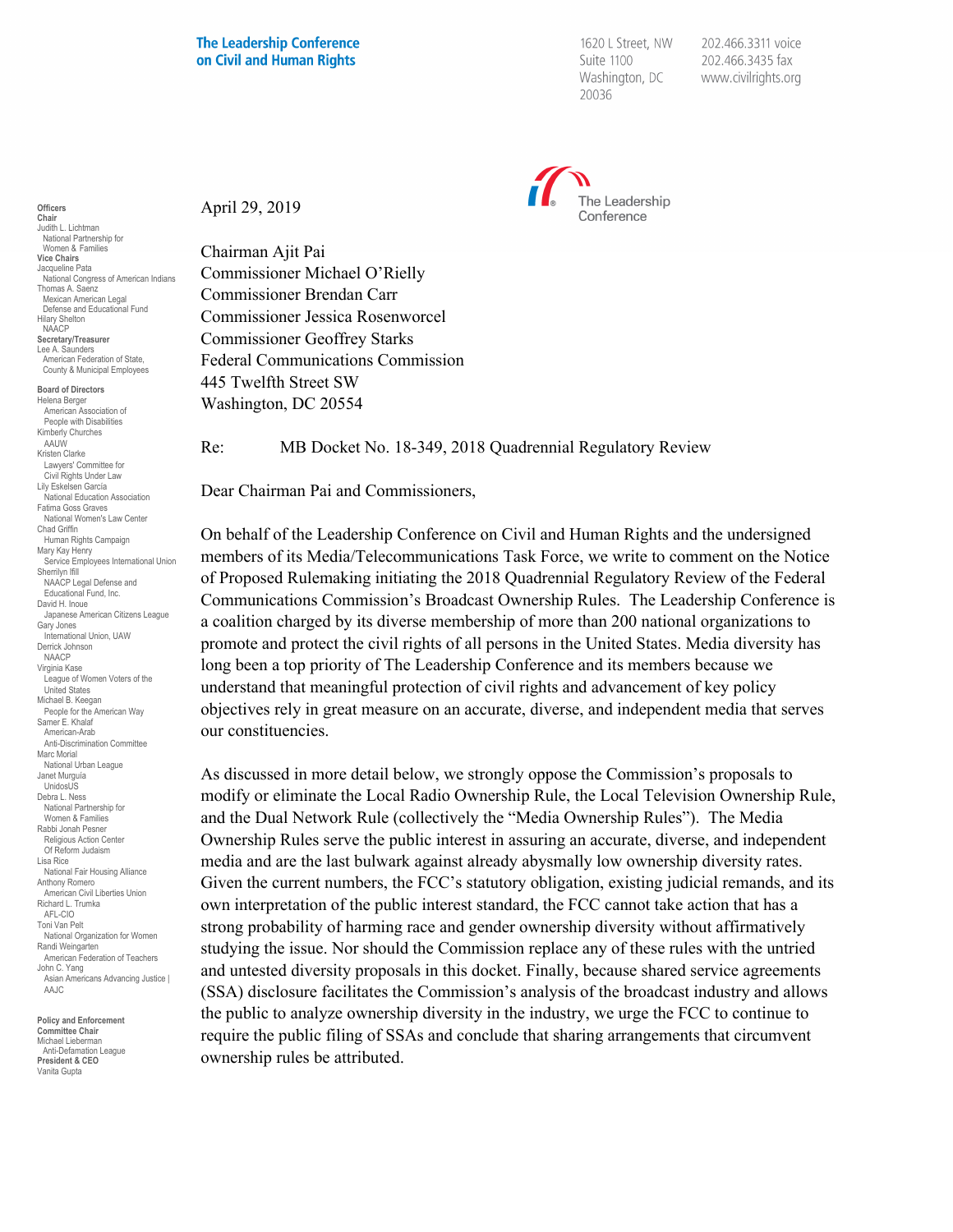April 29, 2019 Page 2 of 10



# **A. Law, agency precedent, and judicial remands require the Commission to consider race and gender ownership diversity.**

The Communications Act of 1934, as amended by the Telecommunications Act of 1996 (collectively "The Act"), regulates and avails "a rapid, efficient, nation-wide, and world-wide wire and radio communication service with adequate facilities at reasonable charges" … "to all of the people of the United States, without discrimination on the basis of race, color, religion, national origin, or sex." Congress created the Federal Communications Commission to "execute and enforce" the government's responsibility of regulating and availing telecommunication services to all Americans.<sup>2</sup>

The public interest standard is part of Section 202(h), the Quadrennial Review provision in the Act. The FCC interprets the public interest standard to include promoting: (a) competition for local television and radio stations; (b) localism in local TV and "preserve the balance of bargaining power between networks and affiliates;" and (c) diversity. Diversity includes several kinds of diversity but has always included race and gender ownership diversity.<sup>3</sup> Through the *Prometheus* line of cases, the U.S. Court of Appeals for the Third Circuit has reversed and remanded three previous Quadrennial Reviews which ignored race and gender ownership diversity.<sup>4</sup> Through all three *Prometheus* cases, the Third Circuit directed the FCC to affirmatively study the issue and to ensure its efforts to promote ownership diversity are effective.<sup>5</sup>

# **B. The Commission must collect racial and gender media ownership data and produce comprehensive, detailed reports about trends in media ownership diversity before modifying or repealing any rules.**

The Commission has persistently failed to obtain reliable data on which broadcast outlets are controlled by women and racial minorities. As explained below, the Commission has never corrected identified reporting gaps and numerical tracking errors. Moreover, the FCC has not yet released a report

<sup>1</sup> 47 U.S.C. § 153.<br><sup>2</sup> 47 U.S.C. §309(j)(3)(B) of the Act states that one of the FCC's objectives is promoting opportunities for "businesses owned by members of minority groups and women." Further, §309(j)(4)(D) obliges the Agency to "ensure small businesses, rural telephone companies, and businesses owned by members of minority groups and women are given the opportunity to participate in the provision of spectrum-based services" with its assignment of "tax certificates, bidding preferences, and other procedures" as deemed necessary to effectuate the legislative intent. <sup>3</sup> "Diversity" refers to viewpoints (variety of perspectives on news and culture), programming (variety of formats and content including those aimed at minority ethnic groups), outlets (multiply independently owned media outlets), media ownership (minority and women owners of broadcast outlets), and sources (variety of content producers). Scherer, Dana A. "Federal Communications Commission (FCC) Media Ownership Rules." *Congressional* 

Research Service. October 9, 2018. https://crsreports.congress.gov/product/pdf/R/R45338.<br><sup>4</sup> Prometheus Radio Project v. FCC, 373 F.3d 372 (3d Cir. 2004) ("Prometheus I"); Prometheus Radio Project v. *FCC*, 652 F.3d 431 (3d Cir. 2011) ("*Prometheus II*"); and *Prometheus Radio Project v. Federal Communications Commission*, 824 F.3d 33 (3d Cir. 2016) ("*Prometheus III*").

<sup>5</sup> *See Prometheus I*, 373 F.3d at 420-21, n.58, (citing 47 U.S.C. §151); *Prometheus III*, 824 F.3d at 48 (explaining 47 U.S.C. §§257; 309(j)(4)(D); 309(j)(3)(B)); and *Adarand Constructors, Inc. v. Peña*, 515 U.S. 200, 227 (1995) (holding that race-conscious government methods are permitted when the government entity seeks to address a compelling government interest (like a Congressionally-mandated statutory responsibility to assure diversity) has a strong basis in evidence to support its decision so long as it's narrowly tailed and subject to strict scrutiny).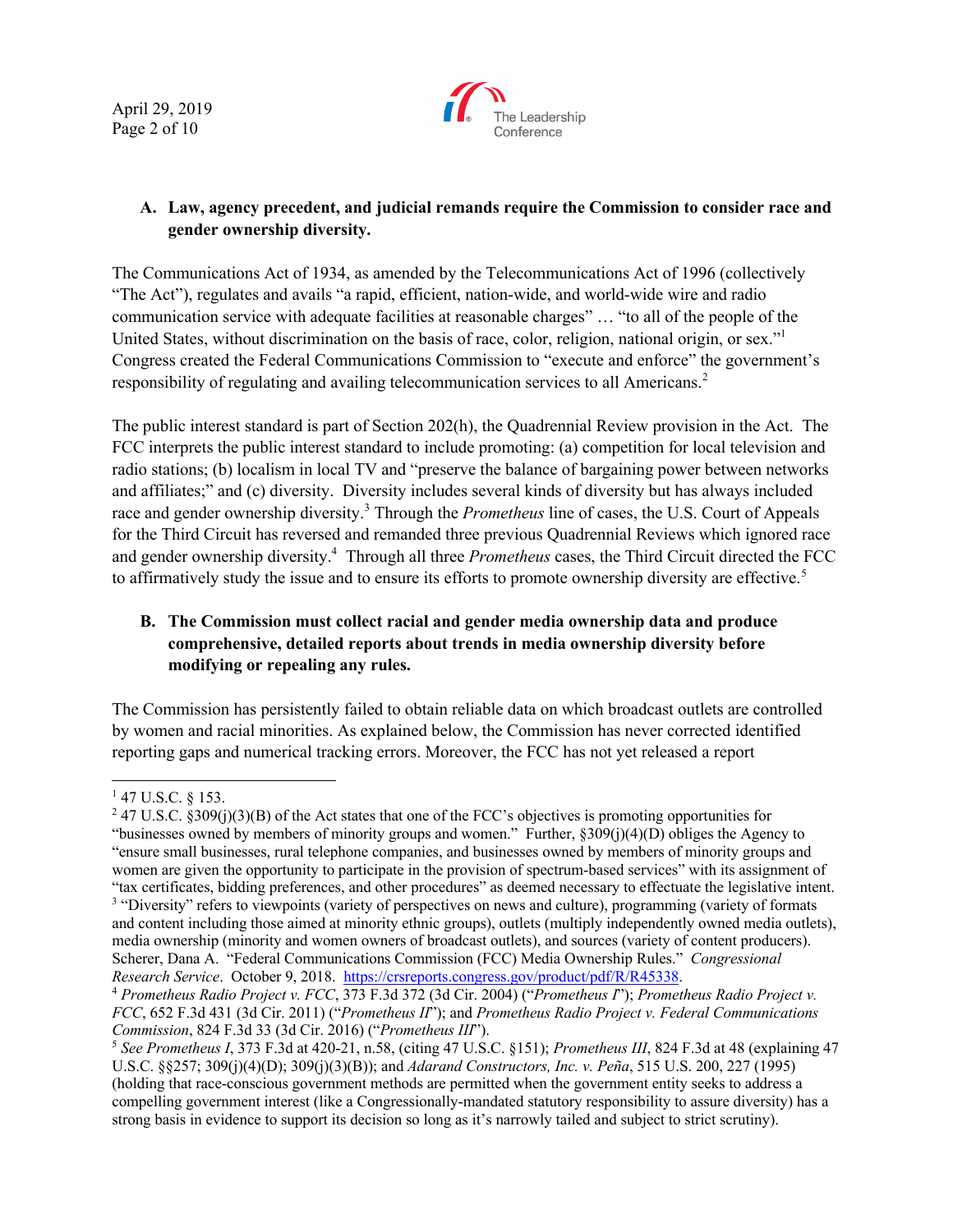April 29, 2019 Page 3 of 10



summarizing the 2017 race and gender broadcast data, although it has had these data since March 2018.<sup>6</sup> Despite requests by the civil rights community, the public still has not seen the results of these reports which would show, for the first time, the impact of the incentive auction on ownership rates by race and gender.

Although the most recent data are incomplete and unreliable, what is available paints a dire picture of media ownership diversity by race and gender. Women own only 7.4 percent of all full power TV stations, Hispanics and Latinos control 4.5 percent of those stations, and all tracked racial groups collectively controlled 2.6 percent of all full power TV stations.<sup>7</sup> As the following examples show, these groups are, overall, not making progress. African-American ownership has had zero or negative percent increases in all television categories, with African Americans owning fewer than 180 stations in all categories. 8 In Commercial AM and FM radio, African Americans are experiencing fractions of even 1 percent of growth.<sup>9</sup> Asian full-power TV ownership dropped precipitously between 2013 and 2015, from 1.4 percent to .7 percent.<sup>10</sup> Female ownership growth is only 2 percent, with women now owning less than 11 percent of any industry despite making up over half the U.S. population.<sup>11</sup> In all, Hispanics and non-Hispanic minorities are experiencing no more than 3 percent growth in media ownership.<sup>12</sup>

The Commission cannot effectively promote racial and gender diversity without conducting comprehensive research on race and gender participation in the media industry. Because the FCC has not conducted sufficiently reliable studies, nor furnished well-developed data-backed analyses to reasonably

 <sup>6</sup> Media Bureau Restricted FRN Public Notice, DA 17-1088, 32 F.C.C.Rcd.9330 (2017).

<sup>7</sup> *Federal Communications Commission*'s Industry Analysis Division of the Media Bureau. "Third Report on Ownership of Commercial Broadcast Stations from FCC Form 323 Ownership Data as of October 1, 2015." May 2017. https://www.fcc.gov/biennial-forms-323-and-323-e-broadcast-ownership-data-and-reports.

<sup>8</sup> Id. Full Power Commercial TV: "Black or African Americans owned 12 stations (0.9 percent) in 2015 and 9 stations (0.6 percent) in 2013" at 7. For Class a TV: Black or African Americans owned 1 station (0.3 percent) in 2015 and 8 stations (2.0 percent) in 2013 at 9. For Low Power TV, "Black or African Americans owned 8 stations (0.7 percent) in 2015 and 16 stations (1.3 percent) in 2013" at 11.

<sup>9</sup> *Id* citing Commercial AM Radio statistics: "Black or African Americans owned 87 stations (2.5 percent) in 2015 and 93 stations (2.5 percent) in 2013 at 13; Commercial FM radio statistics: "Black or African Americans owned 72 stations (1.3 percent) in 2015 and 73 stations (1.3 percent) in 2013" at 15.  $10$  Id at 7.

<sup>&</sup>lt;sup>11</sup> *Id* citing Broadcast ownership and gender: "Women collectively or individually held a majority of the voting interests14 in 1,024 broadcast stations, consisting of 102 full power commercial television stations (7.4 percent) of 1,385 stations; 15 Class A television stations (9.3 percent) of 396 stations; 125 low power television stations (11.0 percent) of 1,137 stations; 314 commercial AM radio stations (8.9 percent) of 3,509 stations; and 446 commercial FM radio stations (8.1 percent) of 5,492 stations.

<sup>&</sup>lt;sup>12</sup> *Id* citing "Hispanic/Latino persons collectively or individually held a majority of the voting interests in 671 broadcast stations, consisting of 62 full power commercial television stations (4.5 percent) of 1,385 stations; 53 Class A television stations (13.4 percent) of 396 stations; 152 low power television stations (13.4 percent) of 1,137 stations; 176 commercial AM radio stations (5.0 percent) of 3,509 stations; and 228 commercial FM radio stations (4.2 percent) of 5,492 stations" at 3; "Racial minorities collectively or individually held a majority of the voting interests in 402 broadcast stations, consisting of 36 full power commercial television stations (2.6 percent) of 1,385 stations; 7 Class A television stations (1.8 percent) of 396 stations; 27 low power television stations (2.4 percent) of 1,137 stations; 204 commercial AM radio stations (5.8 percent) of 3,509 stations; and 128 commercial FM radio stations (2.3 percent) of 5,492 stations" at 4.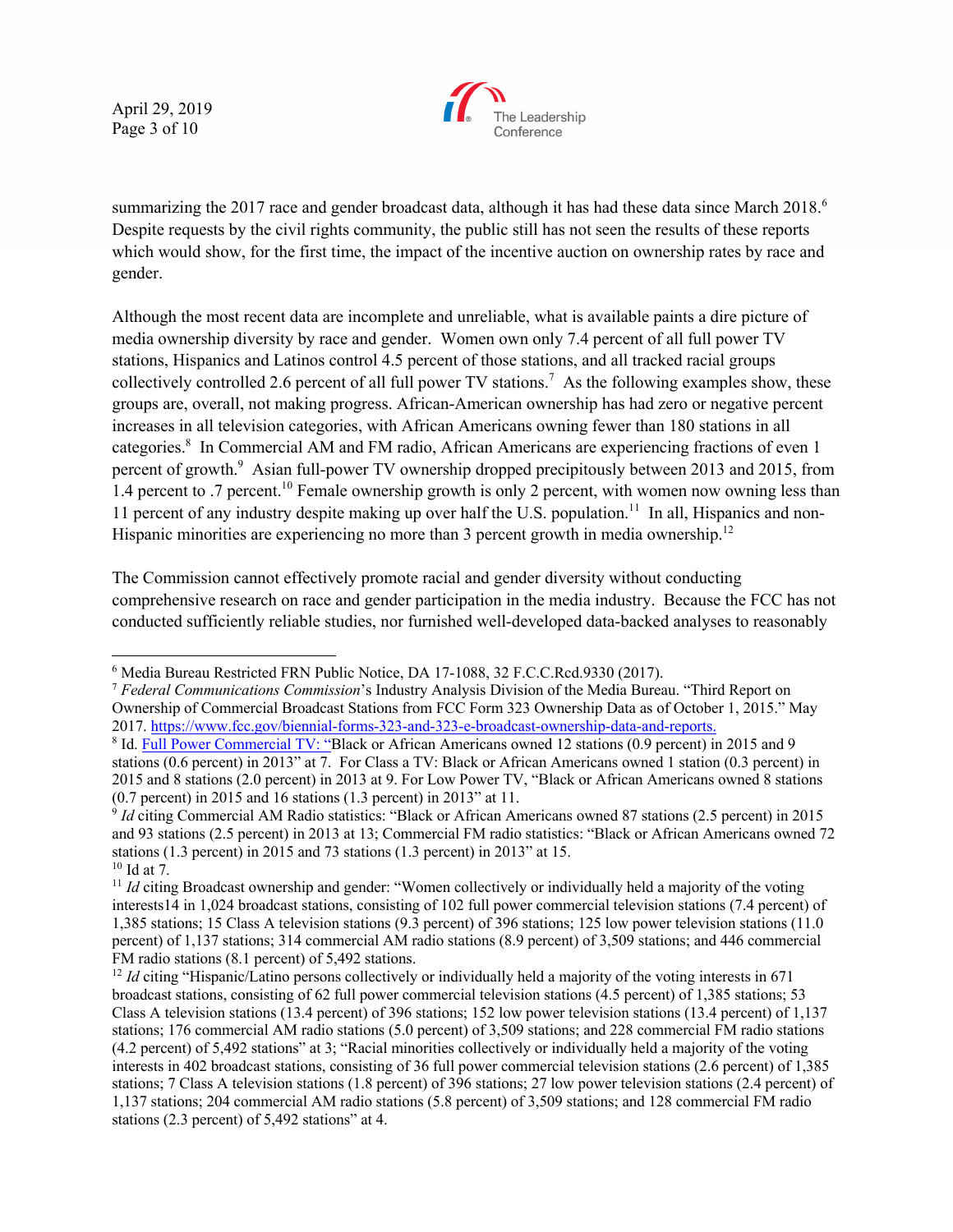April 29, 2019 Page 4 of 10



support modification or repeal, the FCC does not have a sufficient legal foundation to modify or repeal any Media Ownership Rules as proposed.

### **1. Form 323 data is riddled with errors.**

Following the *1998 Biennial Regulatory Re*view, and in light of stated flaws with the National Telecommunications and Information Administration's data, the FCC began collecting race and gender broadcast ownership data on Form 323 in 2000.<sup>13</sup> However, significant problems with the FCC's Form 323 data continue to persist; the data have been unreliable, difficult to use, and impossible to verify.<sup>14</sup> Over time, the FCC adopted some improvements, such as requiring a uniform filing date and broadening mandatory filters.15 However, three major problems persist and must be corrected: (1) filers use incorrect tracking numbers;<sup>16</sup> (2) multiple individuals have used the same filing numbers;<sup>17</sup> and (3) not all broadcasters file Form 323 with the FCC consistently or at all,<sup>18</sup> which complicates trend analysis over multiple years because the historical data are never corrected.

## **2. Existing media ownership studies neglect race and gender outcomes, including the two most cited reports.**

As Leadership Conference Members United Church of Christ, OC Inc. and Common Cause made clear in the last Quadrennial Review, the FCC has ignored its own studies that have found connections between race, gender and viewpoint diversity, as well as important opportunities to study them affirmatively.<sup>19</sup>

 <sup>13</sup> 1998 Biennial Regulatory Review; 13 F.C.C.Rcd. 23056, 23095-7 (1998).

<sup>14</sup> .*Prometheus II*, 652 F.3d at 470-71.

<sup>15</sup> *See, e.g.*, *Promoting Diversification of Ownership in the Broadcast Services*, 24 F.C.C.Rcd. 5896 (2009). <sup>16</sup> "One [tracker number, a Special-Use FRN] was used by up to 30 percent of all filers." Seventh 323, FNPRM, 30 F.C.C.Rcd. 1725, 1732 (Feb.12,2015). The Special-Use number "offers no way for the Commission to identify individuals reliably." Second R&O at 9973. The number is automatically generated with no verifying information. <sup>17</sup> *See Promoting Diversification of Ownership*, 31 F.C.C.Rcd. 398, 421 (2016). However, a 2017 document shows that the FCC recently eliminated the use of the less-reliable number for most, but not all, filers. *Promoting Diversification Reconsideration Order*, 32 F.C.C.Rcd.3440 (2017).

<sup>&</sup>lt;sup>18</sup> For example, in 2013, the number of AM stations that did not file (759) far exceeded the number of stations controlled by women (310), calling into question conclusions based on that data. UCC FNPRM Comments at 18 (citing *2014 323 Report*, Table D(1a)). In 2011, 165 more full-power TV stations filed than in 2009, calling into question whether apparent increases in ownership by various ethnic groups were real. *2012 323 Report*, 27 F.C.C.Rcd. 13814 atn.10 (2012). In 2012, the FCC acknowledged these limits on trend analysis using its own data. *Id.* at n.10 ("several factors counsel caution" with trend analysis, noting 85 percent of full-power TV stations filed in 2009 but 98 percent filed in 2011). By 2015, full-power TV reporting was at 99 percent, *2015 323 Report* at 25, Table A(1b), but radio reporting continued to be incomplete. *See, e.g., id.* at 55, Table D(1b) (no data for 980 of the total 4,489 AM radio stations).

<sup>19</sup> *Prometheus Radio Project, et al. v. FCC*, "Brief of Citizen Petitioners Prometheus Radio Project, Media Mobilizing Project, Free Press, Office of Communication, Inc. of the United Church of Christ, National Association of Broadcast Employees and Technicians-Communications Workers of America and Common Cause" – Case #17- 1107, December 21, 2018.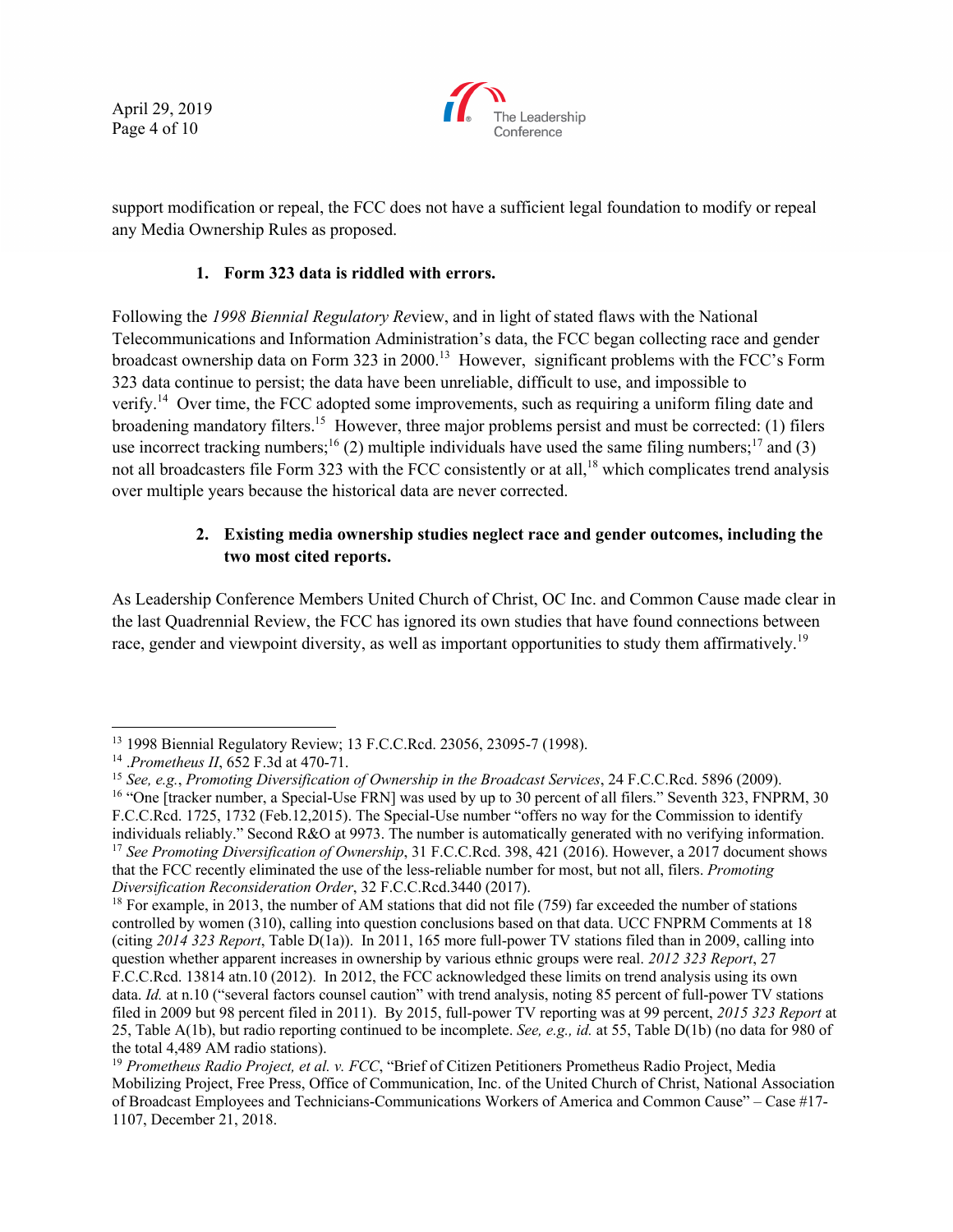April 29, 2019 Page 5 of 10



The FCC has procured or conducted 41 media ownership-related reports over the last two decades of ownership reviews and related proceedings, including 33 procured studies and one expert 465-page report<sup>20</sup>--yet none of these reports adequately focused on the intersection of the Commission's ownership rules and race and gender ownership and employment diversity. While the FCC started with some promising *Adarand* studies in 2000, it since has abandoned that endeavor.<sup>21</sup> Even worse, its most-recent Hispanic Television study turned out to be irrelevant to studying ownership diversity.<sup>22</sup> Moreover, the FCC cancelled its innovative and thoughtful Critical Information Needs ("CIN") study, which would have analyzed whether the critical informational needs of people in the U.S. are being met.<sup>23</sup>

Since 2000, the FCC has made no real effort to collect the necessary data to evaluate race and gender diversity. The FCC should, at a minimum and as recommended by United Church of Christ, OC Inc. and Common Cause: (1) develop workshops and study the nuances in measuring viewpoint diversity; and (2) take a closer look at the studies that demonstrate a connection between electoral participation and local media.<sup>24</sup>

# **C. Internet-based communications are not replacing broadcast content, particularly for communities of color and low-income communities.**

The Commission premises its proposed relaxation and repeal on an erroneous vision of the media marketplace. First, the Commission (again) mistakenly characterizes the availability of content *distributed* through the Internet as content *created* by online-only sources. Second, the Commission incorrectly assumes all audiences and people have equal access to internet content—a fact the Commission knows too well is incorrect.

# **1. Broadcasting continues to drive local news and content creation.**

Eighty-six percent of Americans get local news from local TV stations, including 79 percent from radio stations, and between 61 percent to 59 percent from non-daily newspapers or listservs.<sup>25</sup> In total, 77 percent of American get most of their local news from broadcast sources, while only 23 percent of all Americans get their local news from "online only" sources.<sup>26</sup> Thus, despite the undeniable rise of internet usage, most Americans continue to heavily rely on local news offline or online, so that the two are not substitutes for each other, but rather complement each other in cultivating an educated public. The Commission acknowledges that Americans' increasing consumption of online media does not adversely

 <sup>20</sup> Waldman, *The Information Needs of Communities* Report.

<sup>21</sup> *Prometheus II*, 373 F.3d at 471 n.42.

<sup>22</sup> Second R&O at 9991.

<sup>&</sup>lt;sup>23</sup> Statement on Critical Information Needs Study, 2014WL842728 (2014).

<sup>&</sup>lt;sup>24</sup> *Prometheus Radio Project, et al. v. FCC* (Case #17-1107) Petitioners Brief. Best Best & Krieger LLP. December 21, 2018.

<sup>&</sup>lt;sup>25</sup> "For Local News, Americans Embrace Digital but Still Want Strong Community Connection." Pew Research Center. Mar 26, 2019. Accessible via: https://www.journalism.org/2019/03/26/for-local-news-americans-embracedigital-but-still-want-strong-community-connection/. 26 *Id*.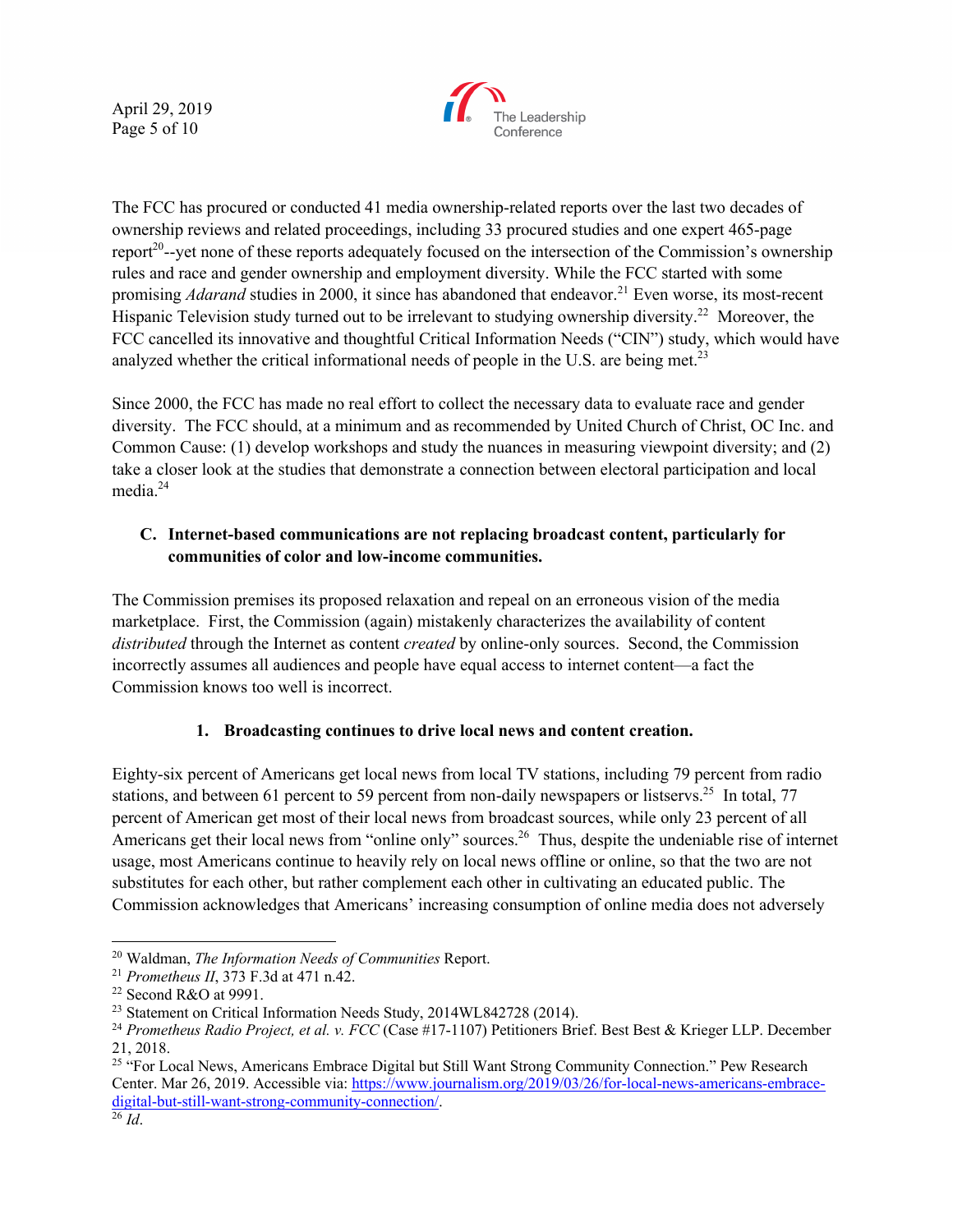April 29, 2019 Page 6 of 10



affect traditional radio and television consumption. "Despite new technologies competing for viewers' attention, the amount of video Americans watch has actually been on the rise—approaching six hours a day in 2018—with a majority continuing to consist of live or time-shifted traditional television viewing... [and s]imilarly, more than 90 percent of Americans still listen to the radio each week."<sup>27</sup> In fact, much of what most Americans are consuming online consists of uploaded video of television broadcast news.<sup>28</sup> The increase in online consumption of traditional media extends the reach of traditional media and heightens the importance of competition, localism, viewpoint diversity, and ownership diversity in broadcasting.

Radio is the single most widely consumed source of news by most Americans, reaching more than 90 percent of people in the United States weekly.<sup>29</sup> Local radio broadcasting is not the equivalent of online audio streaming. Broadcast licensees, unlike streaming services, must "serve the needs and interest of the communities to which they are licensed.30 Because Pandora, SiriusXM, and Podcasts are not responsive to localities' particularized needs, deregulating local radio ownership will eliminate all diversity and all local news and programming such as severe weather warnings, reports of real-time local emergencies, school board decisions, and local and small business advertising.

Social media complements broadcast television, and in fact, enhances it. Though exact numbers are difficult to calculate, The Reuters Institute and Oxford University's joint report "The Future of Online News Video" presents convincing evidence that most social media subscribers' daily posts about news originate from TV broadcast news.<sup>31</sup> Though most social media users preferred written news over video news, the market for video news is growing steadily and expected to continue to grow.<sup>32</sup> For example, in 2018, Facebook launched "Today In" a local news initiative that aggregates and shares local news to its users within a respective geographic area. The program is active in at least 400 cities in the United States. While the company had the capacity to launch in many more areas, its studies found that 40 percent of Americans live in areas where there is not enough routine local news generated to support it.<sup>33</sup> Without the existing rules, large areas of the United States will continue to lack information about local elections,

https://transition.fcc.gov/localism/Localism\_Fact\_Sheet.pdf.

<sup>&</sup>lt;sup>27</sup> MB Docket No. 18-349, 2018 Quadrennial NPRM at  $\P$ 3.

<sup>28</sup> *Id*. citing Nielsen, *Time Flies* (stating that U.S. adults watch five hours and fifty-seven minutes of video per day, including four hours and forty-six minutes of live and time-shifted television, and finding that radio reaches 92 percent of U.S. adults on a weekly basis).

<sup>&</sup>lt;sup>29</sup> U.S. Radio Industry - Statistics & Facts. Statistica. https://www.statista.com/topics/1330/radio/ <sup>30</sup> See Broadcasting and Localism: FCC Consumer Facts,

<sup>&</sup>lt;sup>31</sup> "The Future of Online News Video," Digital News Publications, Reuters Institute for the Study of Journalism, and University of Oxford. Accessible via: http://www.digitalnewsreport.org/publications/2016/future-online-newsvideo/.

 $\frac{32}{14}$ . (citing the report, "We also found that text is largely preferred over video for each of the 26 countries in this report, with the share of respondents that prefer text ranging from 68% in the USA and Germany to 80% in Italy. Preference of video over text was higher in the USA (11%), while it was lower (4%–6%) in the other three countries.")

<sup>&</sup>lt;sup>33</sup> "Facebook says service hindered by lack of local news." Associated Press. March 18, 2019. Accessible via: https://apnews.com/790d194cbec347149be8b598009ad1c4?utm\_source=Twitter&utm\_medium=AP&utm\_campaig n=SocialFlow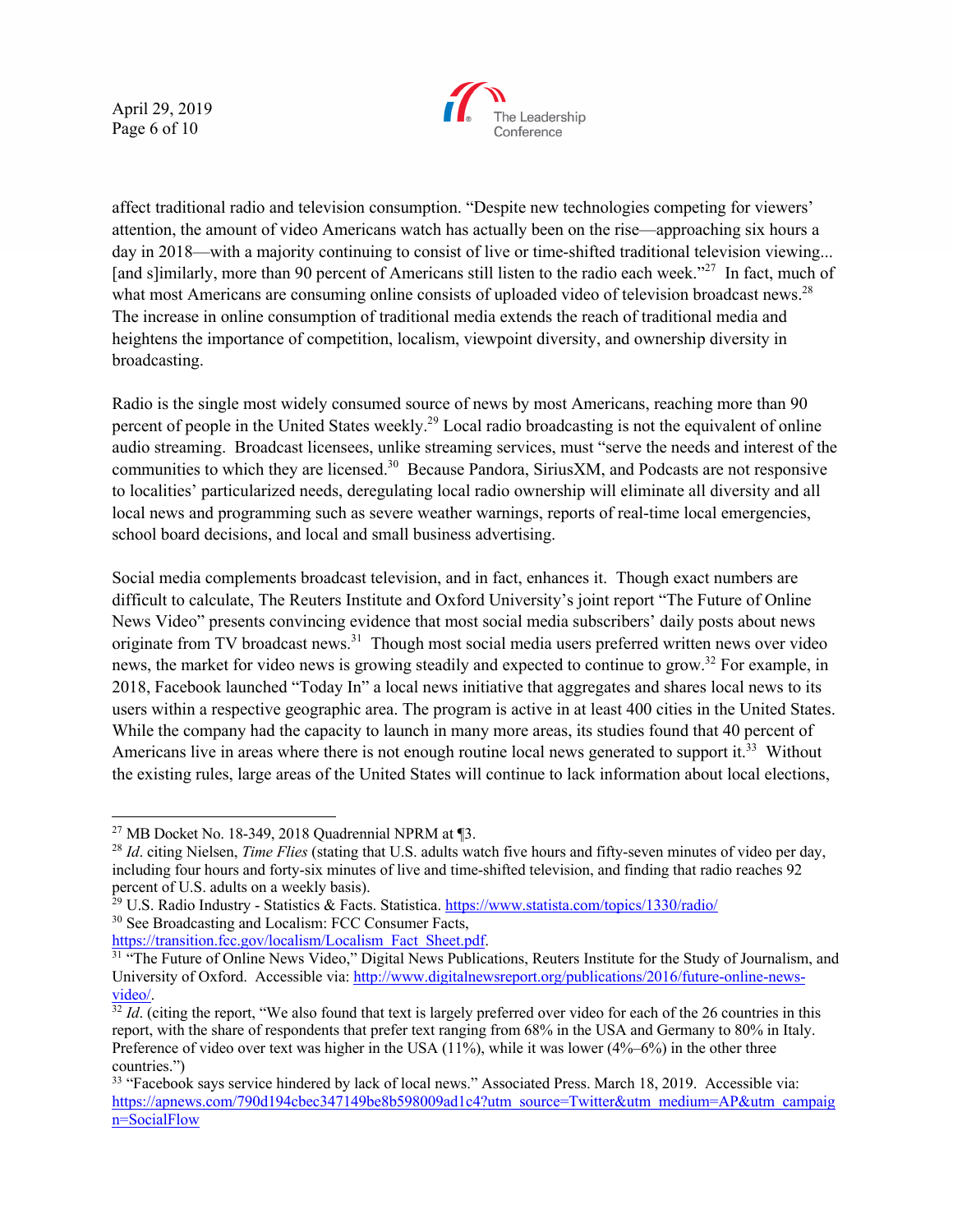April 29, 2019 Page 7 of 10



local crime trends, severe weather warnings, and other particularized news because broadcast companies will no longer be incentivized to make local news.

### **2. The Commission ignores people without access to reliable, high speed internet.**

Not all people in the United States are connected to the internet the way that most are connected to broadcast television and radio. Thus, the FCC should not overestimate reliance on the internet as a justification to ignore statutory responsibility to regulate broadcast networks. The Commission estimates that more than 24 million people do not have broadband internet in the United States,<sup>34</sup> while a recent Microsoft study estimates that number is more than 160 million.<sup>35</sup> The Commission continues to rely on Form 477 data that the Commission itself acknowledges overestimates broadband deployment and paints an inaccurate picture of who has access to broadband.36

And according to the most recent census data, 28 million households have no internet access at all and only 68.8 percent of people in the United State have a wired broadband connection.<sup>37</sup> For households earning \$20,000 a year or less, nearly 41 percent do not have a wired broadband connection and for households earning between \$20,000 and \$75,000, nearly 20 percent lack access.<sup>38</sup> Home broadband access for communities of color continues to lag behind the rest of the country. According to a recent report from Free Press, 30 percent of Hispanics, 32 percent of African Americans, and 32 percent of Native Americans do not have a wired connection.<sup>39</sup> The disparity is most severe at the lowest income levels where 49 percent of Hispanics and 50 percent of African Americans making less than \$20,000 lack access to broadband at home.<sup>40</sup> Significant disparities in broadband access also exist for communities of color living in rural areas. Free Press' report found that 27 percent of communities of color in rural areas are unserved.41 Further, poverty for communities of color living in rural areas is significantly greater than white rural communities.<sup>42</sup> These communities often cite affordability as a reason for not subscribing to

content/uploads/2018/09/Common-Cause-2018-706-Deployment-Report-Comments-9.17.18-FINAL-002.pdf <sup>37</sup> 2017 American Community Survey, 1-Year Estimates, Types of Computers and Internet Subscriptions, S2801, https://factfinder.census.gov/faces/tableservices/jsf/pages/productview.xhtml?pid=ACS\_16\_1YR\_S2801&prodType <sup>38</sup> *Id.*

<sup>&</sup>lt;sup>34</sup> 2018 Broadband Deployment Report. Federal Communications Commission. Feb 2, 2018. Accessible via:<br>https://www.fcc.gov/reports-research/reports/broadband-progress-reports/2018-broadband-deployment-report.

 $\frac{35}{15}$  Carrie Mihalcik, "Microsoft: FCC's broadband coverage maps are way off: The tech giant says more than 160 million Americans aren't using the internet at broadband speeds." CNet.April 9, 2019. Accessible via:<br>https://www.cnet.com/news/microsoft-fccs-broadband-coverage-maps-are-way-off/.

<sup>&</sup>lt;sup>36</sup> See "Comments of Common Cause and Public Knowledge" in the matter of the FCC's Inquiry Concerning Deployment of Advanced Telecommunications Capability to All Americans in a Reasonable and Timely Fashion, WC Docket No. 18-238 (2018). Accessible via: https://www.commoncause.org/wp-

<sup>&</sup>lt;sup>39</sup> S. Derek Turner, The Impact of Systemic Racial Discrimination on Home-Internet Adoption, Free Press (Dec. 2016), at 4.

https://www.freepress.net/sites/default/files/legacypolicy/digital\_denied\_free\_press\_report\_december\_2016.pdf.<br><sup>40</sup> Id.

<sup>40</sup> *Id*. 41 *Id*. at 119.

<sup>&</sup>lt;sup>42</sup> Rural Broadband Access and Communities of Color, Public Knowledge, https://www.publicknowledge.org/assets/uploads/blog/Rural\_Broadband\_\_Racial\_Justice\_Fact\_Sheet.pdf.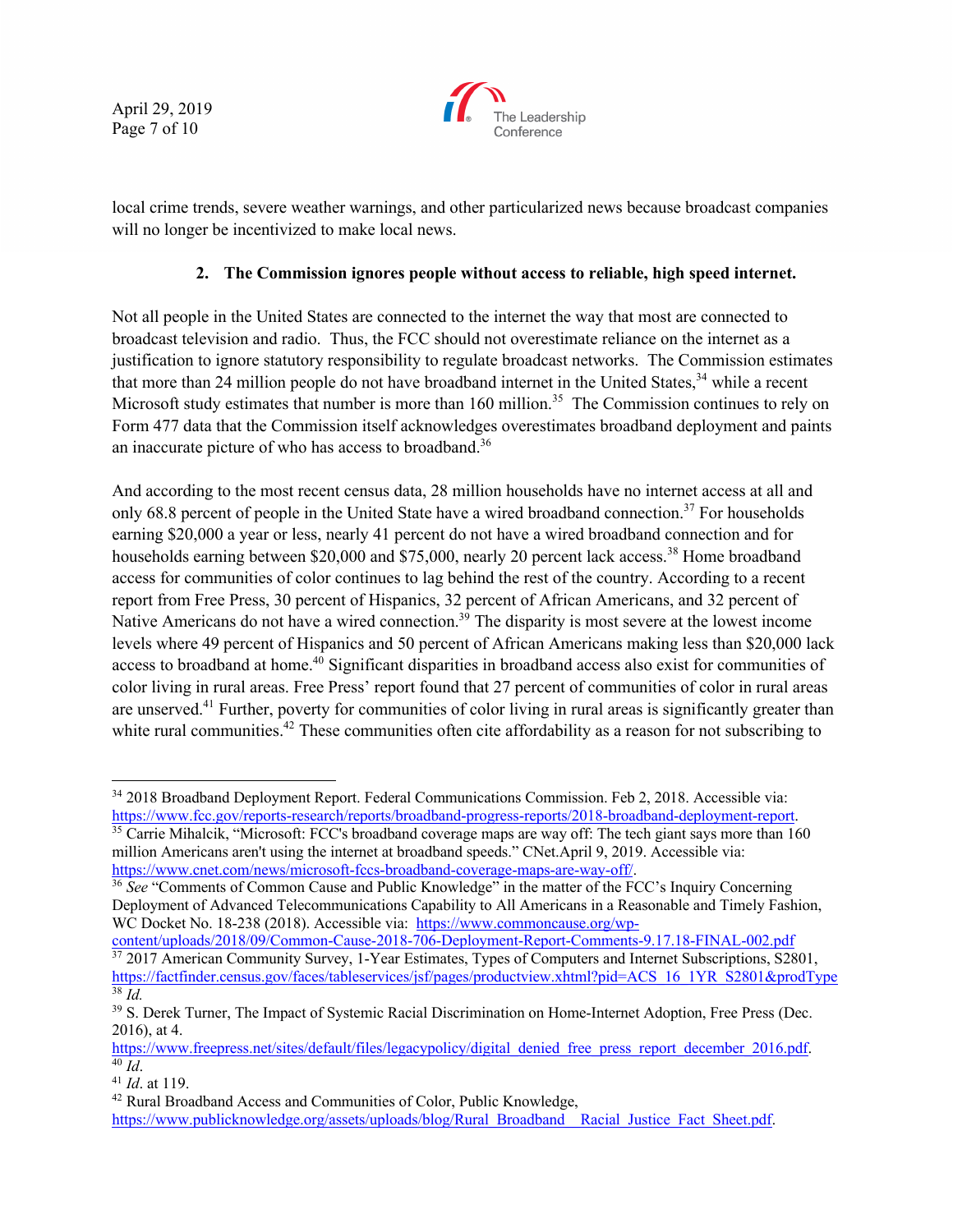April 29, 2019 Page 8 of 10



broadband. Thus, broadcast remains the predominant means by which Americans consume news and cultural programming, regardless of the rise in internet consumption.

Moreover, the FCC incorrectly assumes that all people with internet-capable smart devices receive local news and specialized programming. This is of particular concern for the African-Americans and Latino communities, which over-index in their smartphone use but often rely on smartphones for *all* their internet connectivity and frequently use lower cost products that are subject to data caps and unreliable service or must utilize inconvenient and insecure public Wi-Fi for online access.<sup>43</sup>

### **D. The Commission should not relax the Media Ownership Rules.**

The Commission radically deregulated the broadcast industry late in 2017, through a Reconsideration Order that was a last-minute about-face repealing entirely the newspaper/broadcast common ownership rule and the radio/TV common ownership rule and significantly relaxing the local TV ownership rule. These changes have already led to a significant number of proposed and anticipated mergers and are currently under review in the U.S. Court of Appeals for the Third Circuit.<sup>44</sup>

Despite this significant and recent deregulation, the 2018 Quadrennial Review NPRM proposes to take "a fresh look at our rules in light of the media landscape of 2018 and beyond,"45 and seeks comment as to "whether the three remaining [Media Ownership] rules … continue to be necessary in the public interest in their current forms or whether any of them should be modified or eliminated."<sup>46</sup> Both for their own sake and because of the recent deregulation, these rules—the Local TV Ownership Rule, the Local Radio Ownership Rule, and the Dual Network Rule—should not be modified or eliminated. Each rule is essential to the ability of local communities to access sources of news and information. They protect competition in local advertising for small local businesses and provide critically important information about local elections, schools and economic and natural resources. Accordingly, these rules should be retained and enforced, to support a diverse television and radio marketplace as envisioned by Congress in 1996 and by the FCC in its last 2014 Quadrennial Review.

# **E. The Commission should maintain its SSA public disclosure requirement.**

In its NPRM, the Commission seeks comment on "what action, if any, the Commission should take on shared service agreements (SSAs) in the context of our review of the Local Television Ownership Rule,"

<sup>43 &</sup>quot;Smartphones help blacks, Hispanics bridge some – but not all – digital gaps with whites" Pew Research center. Aug 31, 2017. Accessible via: https://www.pewresearch.org/fact-tank/2017/08/31/smartphones-help-blackshispanics-bridge-some-but-not-all-digital-gaps-with-whites/.

<sup>44</sup> *Prometheus Radio Project v. FCC*, Docket 17-1101 et al. Reply Brief of Citizen Petitioners Prometheus Radio Project, Media Mobilizing Project, Free Press, Office of Communication, Inc. of The United Church Of Christ, National Association Of Broadcast Employees And Technicians-Communications Workers of America And Common Cause, Document #003113210932, submitted April 12, 2019. See also the *Supplemental Appendix*, Document #003113210929 citing Commissioner Copps' statement at 4.

<sup>45</sup> MB Docket No. 18-349, 2018 Quadrennial NPRM at ¶5.

<sup>46</sup> *Id*.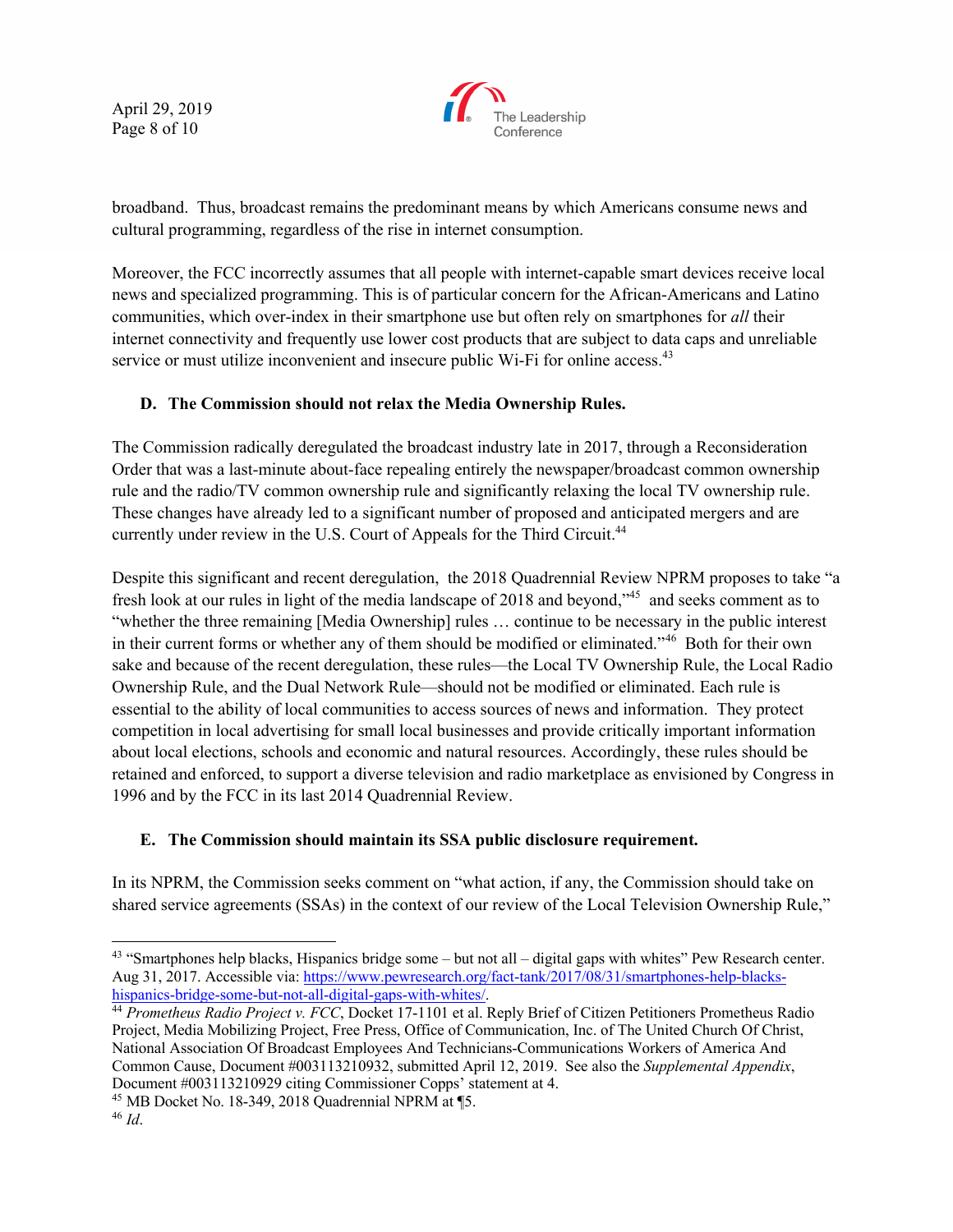April 29, 2019 Page 9 of 10



particularly regarding the filing of SSAs with the Commission.<sup>47</sup> In its 2010/2014 Quadrennial Review Order on Reconsideration, the Commission upheld the SSA public disclosure requirement,<sup>48</sup> and found that lack of knowledge about the content, scope, and prevalence of SSAs "impeded its ability to evaluate the impact of these agreements, if any, on the Commission's policy goals, particularly with respect to broadcast ownership."<sup>49</sup> As the Commission notes, SSA disclosure facilitates its analysis of the broadcast industry and allows the public to analyze ownership diversity in the industry. Moreover, the Commission's obligation under the public interest standard is to promote the public's First Amendment right to have access to diverse sources of information. Management arrangements that consolidate two or more separately licensed television stations into a single operating unit – regardless of the nomenclature used by the parties – limit the competition and diversity in media that is essential to our democracy. These sharing arrangements are designed to circumvent media ownership rules and result in the same or substantially identical news produced by one station on one or more other stations in the same market. Therefore, the Commission should retain ownership rules that promote access to diverse sources of information, continue to require the public filing of SSAs, and conclude that sharing arrangements should be attributed.

The National Association of Broadcast Employees and Technicians-CWA (NABET-CWA) has documented how SSAs, and other arrangements such as joint service agreements (JSAs), lead to job loss. For example, a sharing arrangement between Barrington Broadcasting (now Sinclair) and Granite Broadcasting led to 40 workers in Syracuse, NY and 30 workers in Peoria, IL losing their jobs.<sup>50</sup> Fewer newsroom employees means less competition in the marketplace of ideas. The practical result of SSAs and JSAs is that there are fewer stations producing news, fewer TV stations competing to present a diversity of viewpoints, fewer broadcast station employees, fewer journalists, less time devoted to local news coverage, and less competition to constrain advertising rates.

Media concentration leads to fewer owners and fewer entrepreneurial opportunities, while actions to tighten media ownership rules will lead to more owners and more such opportunities for people of color, people with disabilities, and women. SSAs and JSAs that mimic joint ownership but do not offer true operational independence circumvent those rules and lead to the same negative outcomes as media consolidation.

## **F. The Commission should only entertain the Diversity-Related Proposals as a supplement to, not a substitution of, the existing Media Ownership Diversity Rules.**

The NRPM offers three diversity proposals to quantify and stimulate diversity in broadcast radio and television: (1) extending cable procurement-type requirements to broadcasters; (2) adopting formulas aimed at creating media ownership limits that promote diversity; and (3) developing a model for a market-based tradeable diversity credit as an alternative for setting ownership limits. The NRPM defines these provisions in loose and incomplete terms, so we are unable to fully analyze these provisions. It is

 <sup>47</sup> MB Docket No. 18-349, 2018 Quadrennial NPRM at ¶47.

<sup>48</sup> *2010/2014 Quadrennial Review Order on Reconsideration*, 32 FCC Rcd at 9854, para. 114.

<sup>49</sup> *2010/2014 Quadrennial Review Order*, 31 FCC Rcd at 10009-10, para. 341.

<sup>50</sup> See NABET-CWA *ex parte* (FCC MB Docket 09-182) (filed March 12, 2014).